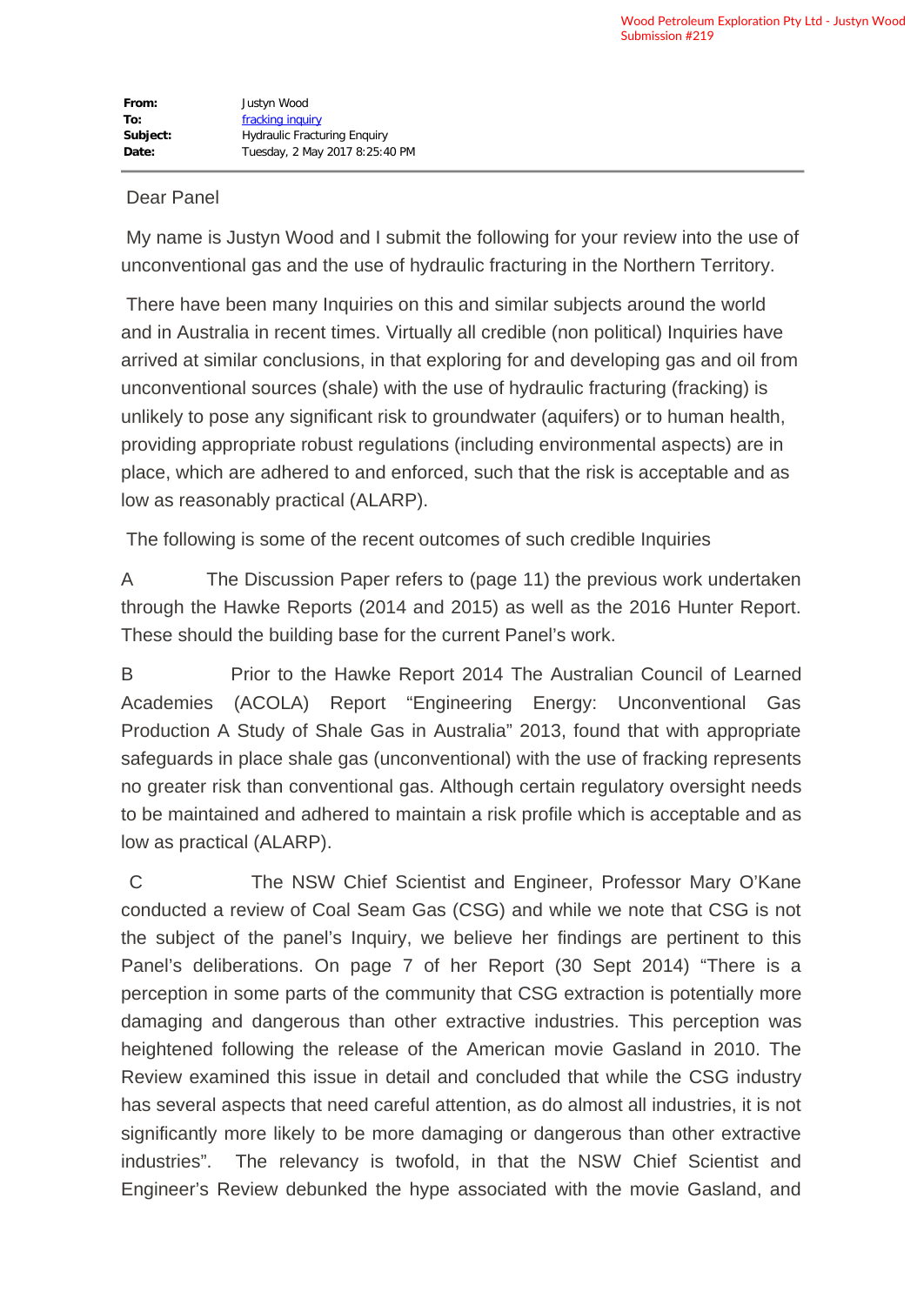recognised each extractive industry has its own unique characteristics which must be recognised, managed and regulated appropriately to achieve ALARP.

D The Western Australian Upper House reviewed the issue of fracking. and after two years of examining evidence etc. concluded (Nov 15) that fracking can be carried out safely if regulated appropriately. It found the impact on human health and the environment were 'negligible' despite widespread concerns about the practice.

 E The South Australian (SA) Natural Resources Committee recently completed a two year Inquiry into unconventional gas and the use of fracking, and issued it's final Report on 30 November 2016. It's key recommendation against it's first Term of Reference was that unconventional gas (fracking) is unlikely to have any impact on groundwater (aquifers).

 F As mentioned, there have been many Inquiries worldwide, but the UK is also very relevant to Australia, as its ownership to mineral rights is similar to Australia. The UK had a very rigorous inquiry carried out by the Royal Society and the Royal Academy of Engineering specifically to do a report on hydraulic fracturing and shale gas. Professor Sir Mark Walport UK Chief Scientist gave a speech predominantly focussed on Risk and Innovation in Germany in September 2014, summed up the findings, with the following

 "There are really 3 science and engineering concerns about hydraulic fracturing (fracking). The first of these is: will it cause earth tremors? The second is: will you get contamination of the water table? And the third is: will there be fugitive release of the methane gas? (In other words if you leak all the gas then you lose the advantage of it as a fossil fuel). And what the science and the engineering tells you is that this is a drilling technology and no drilling technology is completely riskfree. **But if it is done well, if it is engineered well, if it is governed well, then it is as safe as any other form of drilling**, recognising that there is no 'free lunch', there is nothing that is completely risk-free." He went on to note

"Those are the engineering concerns, and that's what the Royal Academy of Engineers' report said and actually multiple other reports have all essentially said the same thing. But the public or publics who are protesting, at least in some parts of the world, about fracking are coming at in from a different angle. They're coming at it from the values angle and from the 'my pain, your gain' angle. And so there's a group that dislike fracking because they dislike fossil fuels, there's another group that dislike fracking because they actually just don't like big companies, and then there's a third group who just don't want the inconvenience of having something industrial happening in their back yard." The referenced speech can be found here http://bit.ly/1CVyur7